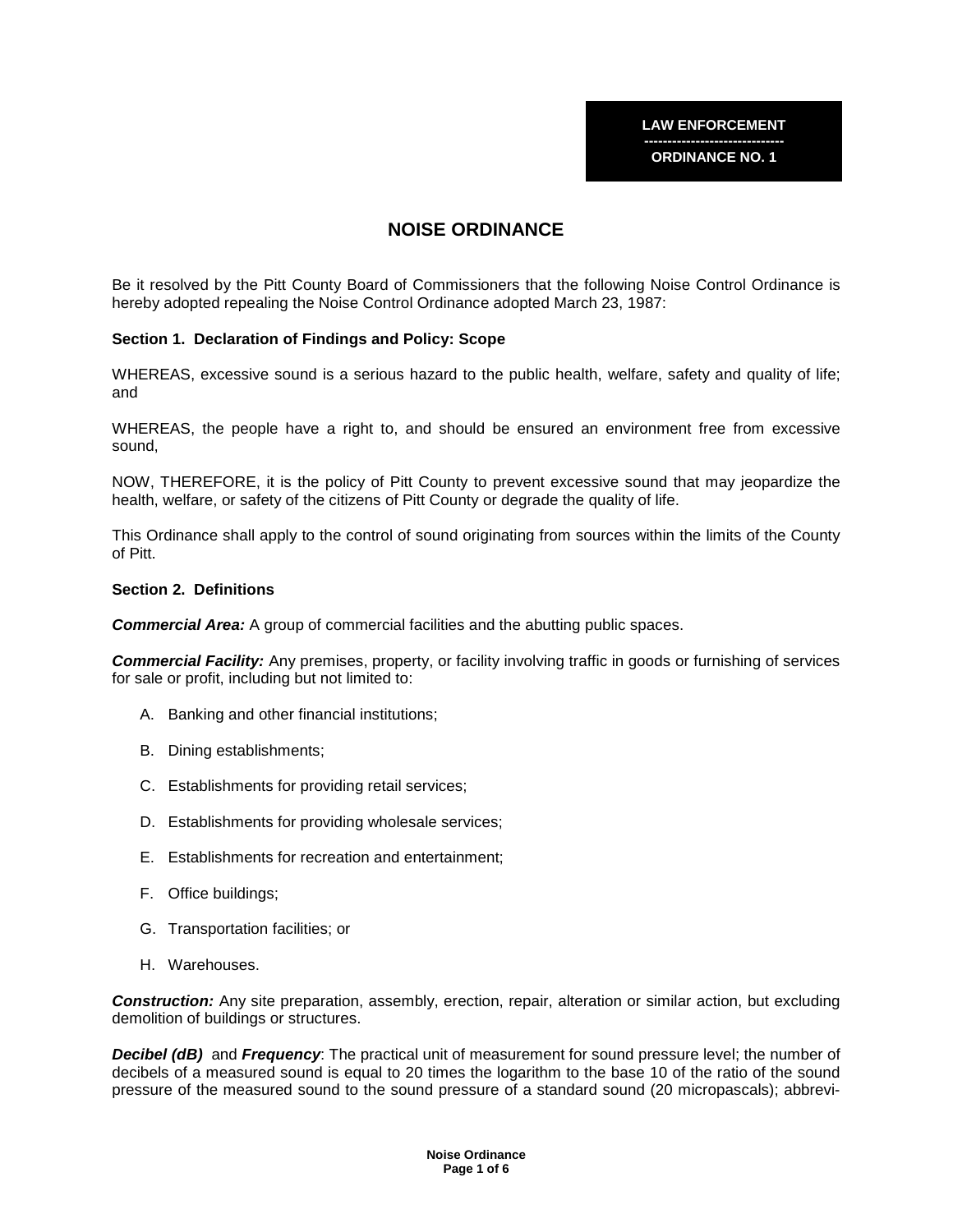ated "dB". Frequency is the number of sound pressure oscillations per second expressed in hertz; abbreviated "Hz".

**Demolition:** Any dismantling, intentional destruction, or removal of buildings or structures.

**Emergency Work:** Any work or action necessary to deliver essential services including, but not limited to, repairing water, gas, electricity, telephone, sewer facilities, or public transportation facilities, removing fallen trees on public rights-of-way, or abating life threatening conditions.

**Industrial Facility:** Any activity and its related premises, property, facilities, or equipment involving the fabrication, manufacture, or production of durable or nondurable goods.

**Motor Vehicle:** Any vehicle that is propelled or drawn on land by an engine or motor.

**Muffler:** A sound dissipative device or system for abating the sound of escaping gasses of an internal combustion engine.

**Dwelling Building:** Any building wherein that is a single family or two or more dwelling units.

**Noise:** Any sound of such level and duration as to be or tend to be injurious to human health or welfare, or which would unreasonable interfere with the enjoyment of life or property throughout the County or in any portions thereof, but excludes all aspects of the employer-employee relationship concerning health and safety hazards within the confines of a place of employment.

**Noise Disturbance:** Any sound that:

- A. endangers the safety or health of any person, or
- B. disturbs a reasonable person of normal sensitivities, or
- C. endangers personal or real property.

**Person:** Any individual, corporation, company, association society, group, firm, partnership, joint-stock company, the County or any political subdivision, agency or instrumentality of the County, except duly incorporated Municipalities.

Public Right-of-Way: Any street, avenue, boulevard, road, highway, sidewalk, alley that is leased, owned or controlled by a governmental entity.

**Public Space:** Any real property or structures thereon that are owned, leased or controlled by a governmental entity.

**Residential Property:** Any property used for human habitation, including but not limited to:

- A. Private property used for human habitation;
- B. Commercial living accommodations and commercial property used for human habitation;
- C. Recreational and entertainment property used for human habitation;
- D. Community service property used for human habitation;
- E. Hospitals, nursing and retirement homes and other areas where there is human habitation.

**Sound Level:** The sound pressure level measured in decibels with a sound level meter set for A-weighting; sound level is expressed in "dBA".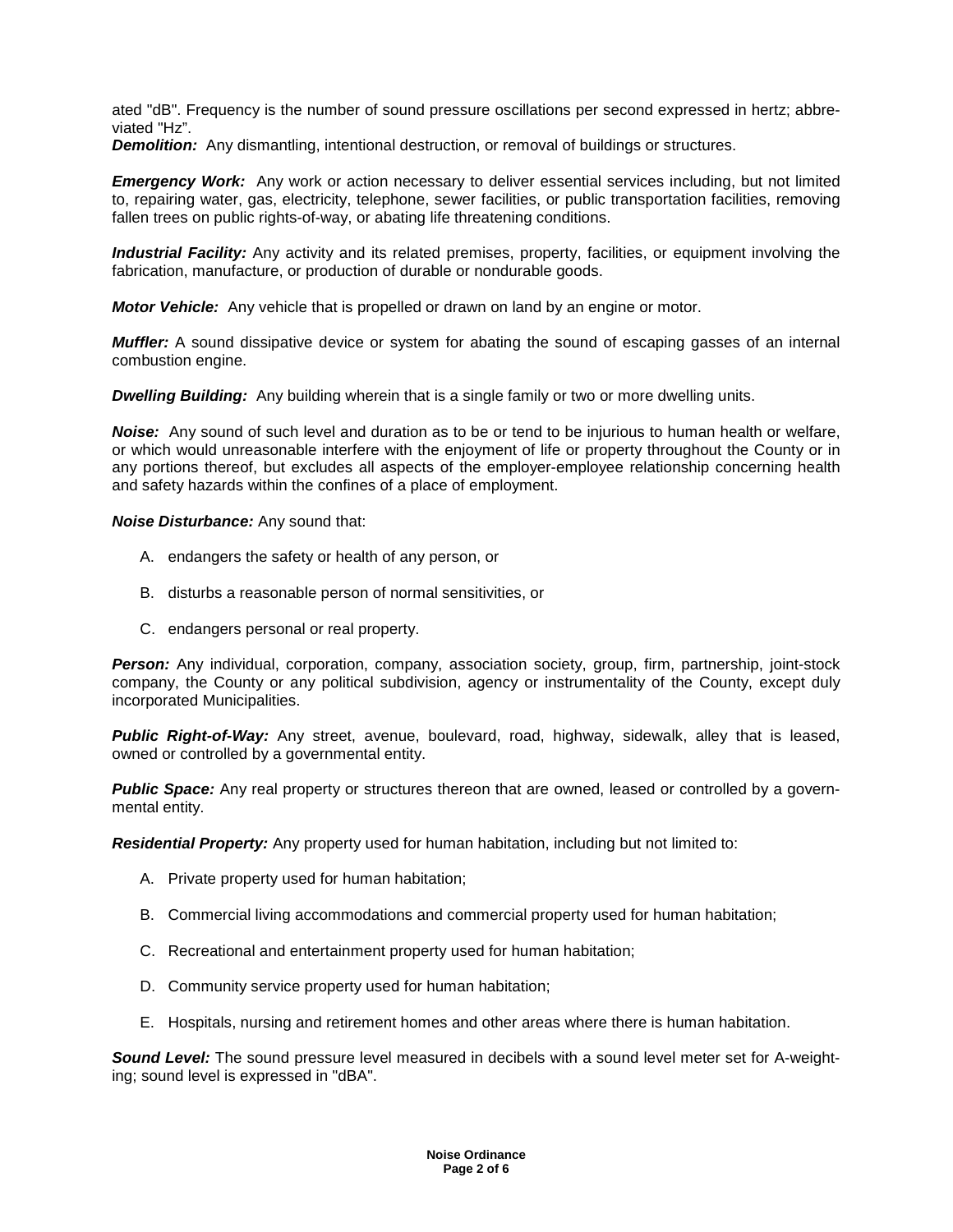**Sound Level Meter:** An instrument used to measure sound level and conforms to Type 1 or Type 2 standards as specified by ANSI specification S1.4-1971.

# **Section 3. Loud, Disturbing and Unnecessary Noise**

- A. Subject to the provisions of this Section, the creation of any unreasonably loud or disturbing noise in the County of Pitt is prohibited. Noise of such character, intensity and duration as to be detrimental to the health, safety or welfare of any individual is prohibited.
- B. The following acts, among others, are declared to be loud or disturbing in violation of this Section, but such enumeration shall not be deemed to be exclusive:
	- 1. The use of any loud, boisterous or raucous language or shouting as to annoy or disturb quiet, comfort or repose of any person in the vicinity.
	- 2. The sounding of any horn or signal device on any motor vehicle while not in motion, except as a danger signal if another motor vehicle is approaching apparently out of control, or if in motion only as a danger signal; the creation by means of any such signal device of any unreasonably loud or harsh sound; and the sounding of such device for any unnecessary and unreasonable period of time.
	- 3. The playing of any radio, phonograph, electronic amplified sound devices, television set or other machine or device for the producing or reproduction of sound, or musical instrument, in such manner or with such volume, as to annoy or disturb the quiet, comfort or repose of any individual in any dwelling, hotel, retirement or nursing home, hospital or other type of residence.
	- 4. The using or operating of any loudspeaker or sound amplifying device mounted upon any vehicle for the purpose of broadcasting or advertising any information about any business or activity for any other purpose.
	- 5. The repairing, rebuilding, or testing of any motor vehicle between the hours of 10:00 P.M. and 7:00 A.M. within any residential area in such a manner as to disturb the peace, quiet, and comfort of the residents of the area.
	- 6. The keeping of any animal or bird which, by such causing frequent and long continued noise, shall disturb the comfort and repose of any person in the vicinity.
	- 7. The creating of any excessive noise on any street adjacent to any school, institution of learning, or church, while the same are in use, or adjacent to any hospital, nursing or retirement home, which unreasonably interferes with the workings of such institution, or which disturbs or unduly annoys patients or occupants in such institutions, provided conspicuous signs are displayed in such streets indicating that the same is a school, institution of learning, church, hospital, nursing or retirement home street.

# **Section 4. Enforcement by the Pitt County Sheriff's Office**

- A. *Enforcement*. The provisions of this Ordinance shall be enforced by the Pitt County Sheriff's Office and any Deputy employed the Pitt County Sheriff.
- B. Powers. The Pitt County Sheriff's Office and Deputies shall have the power to:
	- 1. Coordinate the noise control activities of all departments and institutions of the County and cooperate with all other public bodies and agencies to the extent practicable;
	- 2. Review the actions of all County departments and advise such department of the effect, if any, of such actions of noise control;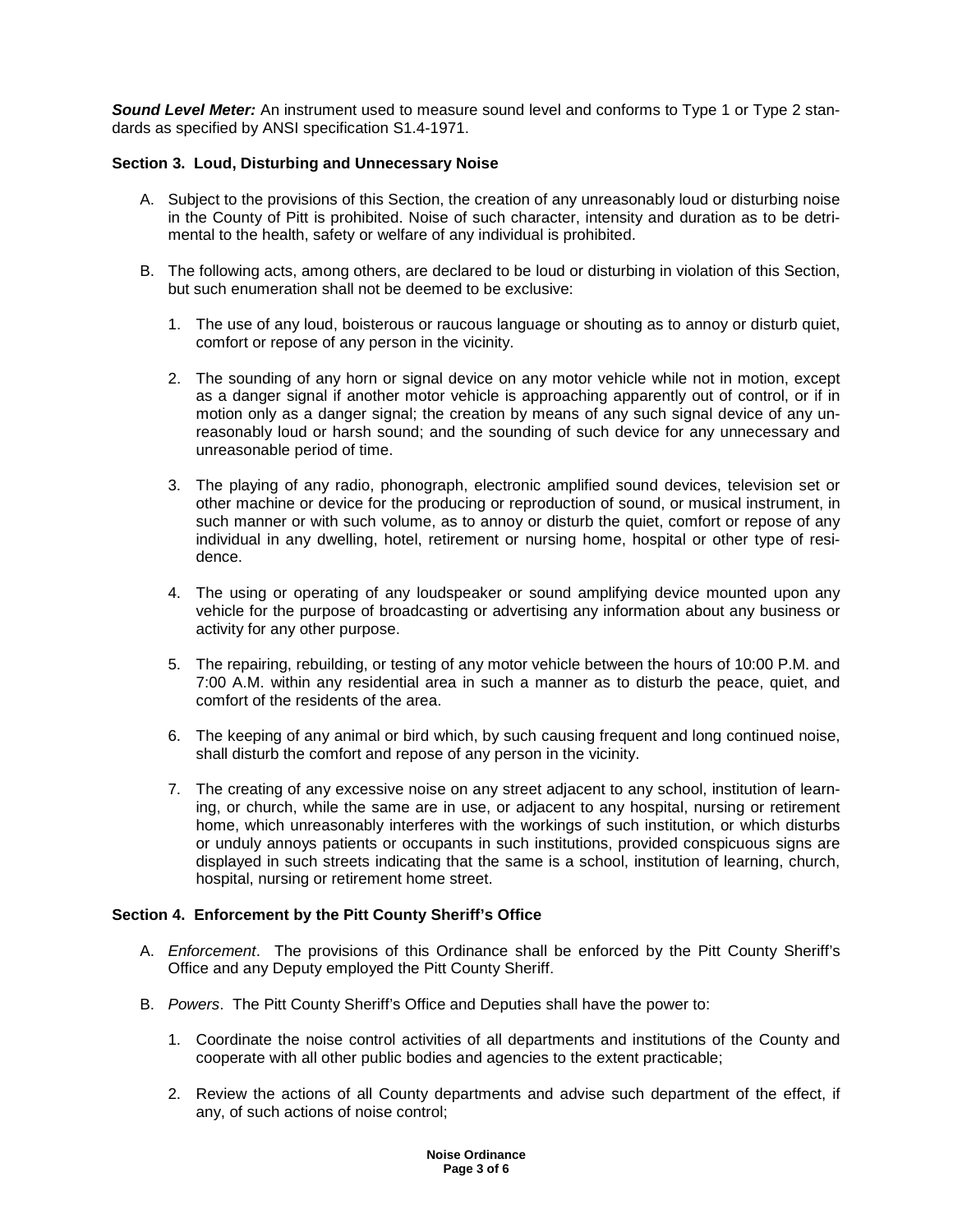- 3. Review any and all public or private projects for compliance with this Ordinance;
- 4. Grant permits for variances and exceptions where applications are made therefore, provided the variances are consistent with this Ordinance.

# **Section 5. Maximum Permissible Sound Levels**

- A. No person shall cause, suffer, allow or permit the operation of any source of sound on a particular category of property or any public space or right-of-way in such a manner as to create a sound level that exceeds the particular sound level limits set forth in Table 1, hereto attached and made a part hereof, when measured at or within the property line of the receiving property or the source of the complaint.
- B. When measuring noise within a dwelling unit of a multi-dwelling unit building, all exterior doors and windows shall be closed and the measurements shall be taken in the center of the room of the complainant.

#### **Section 6. Exemptions**

The following uses and activities shall be exempt from the noise regulations set forth in this Ordinance:

- A. Noise of safety signals and warning devices.
- B. Noises resulting from any authorized emergency vehicle when responding to an emergency call or acting in time of an emergency.
- C. Noises resulting from emergency work, to be construed as work made necessary to restore property to a safe condition following a public calamity, or work required to protect persons or property from an imminent exposure to danger.
- D. This Noise Ordinance shall be construed in conjunction with any other ordinance of the County which may address the matter of noise as part of its prohibitions.
- E. The Noise Ordinance shall not apply to any event held in recognition of any community celebration or national, state or county events, fairs, or public festivals.
- F. Sounds from Church Bells and Church Chimes when a part of a religious observance or service.
- G. Sounds emanating from scheduled outdoor athletic events.
- H. Noises emanating from the operation of railroad rolling stock.

# **Section 7. Penalties**

A separate and distinct offense shall be deemed to have been committed each day during or upon which a violation occurs or is permitted to continue.

# **Section 8. Criminal Enforcement under N.C.G.S. § 14-4**

Violation of any provision hereof shall be a misdemeanor as provided in N.C.G.S. § 14-4, punishable as allowed by law, including a fine up to \$400.

#### **Section 9. Civil Penalties**

First Violation: \$100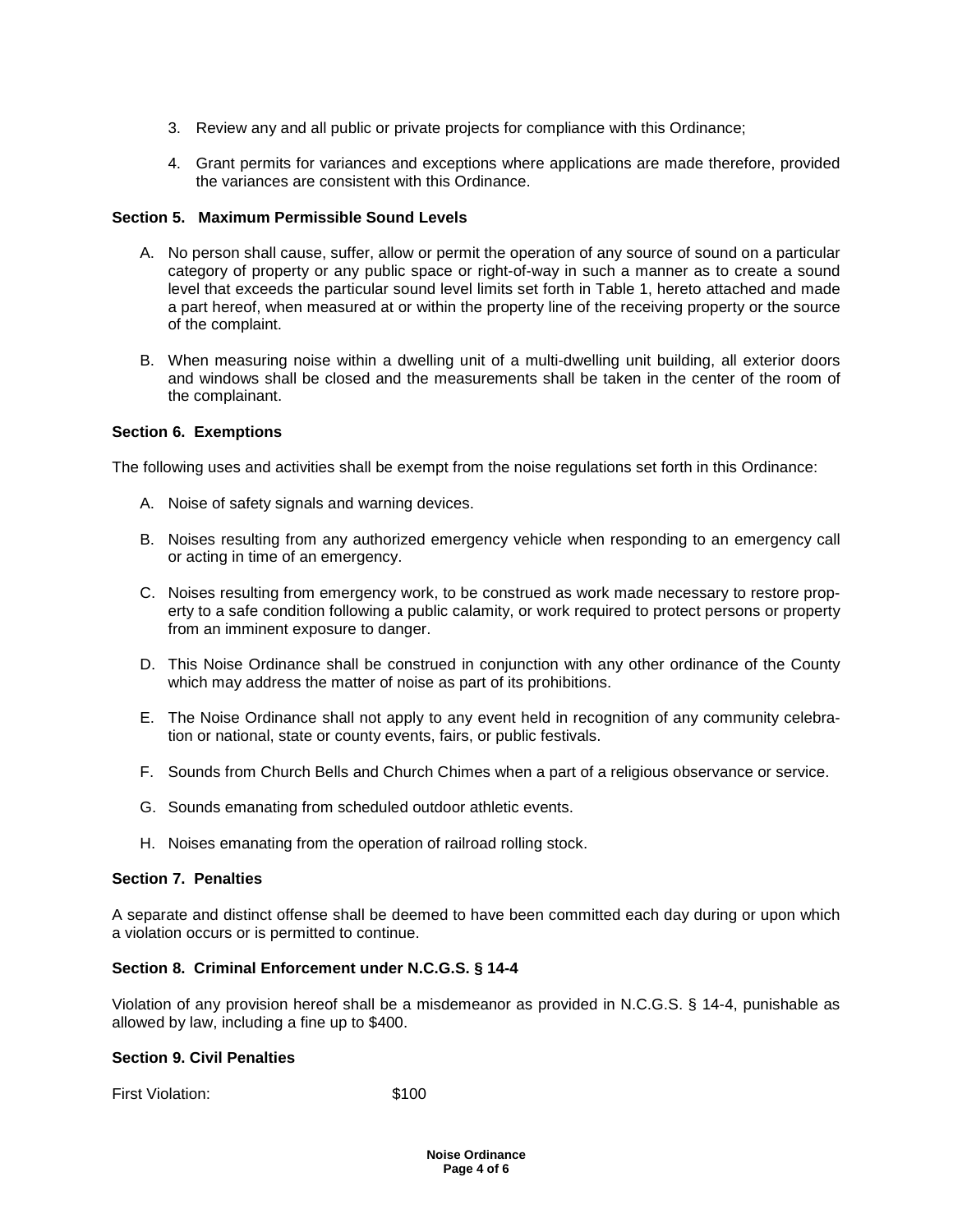Second Violation: \$200

Each and every subsequent violation: \$400

Penalties not paid within 30 days of issuance may be recovered by the County in a civil action in the nature of debt as provided in N.C.G.S. § 153A-123.

#### **Section 10. Injunctions and other Remedies for Enforcement**

The operation or maintenance of any activity, device, vehicle, or machinery in violation of any provision of this Ordinance which causes discomfort or annoyance to reasonable persons of normal sensitiveness or which endangers the comfort, repose, health or peace of residents of this County shall be deemed, and is declared to be, a Public Nuisance, and may be subject to abatement summarily by a restraining order or injunction issued by a court of competent jurisdiction.

Furthermore, the County may seek and shall be entitled to enforce the terms of this Ordinance by any means designated in N.C.G.S. § 153A-123**.** 

#### **Section 11. Cumulative Remedies**

All remedies and penalties imposed by this Ordinance are cumulative.

#### **Section 12. Severability**

The provisions of this Ordinance shall be severable and should any provision be declared illegal or unconstitutional, the remaining provisions and sections shall be and remain in full force and effect.

## **Section 13. Effective Date**

This Ordinance shall be in full force and effect from and after the date of its adoption.

ADOPTED this the 17th day of August, 1992.

AMENDED this the 4th day of April, 2022.